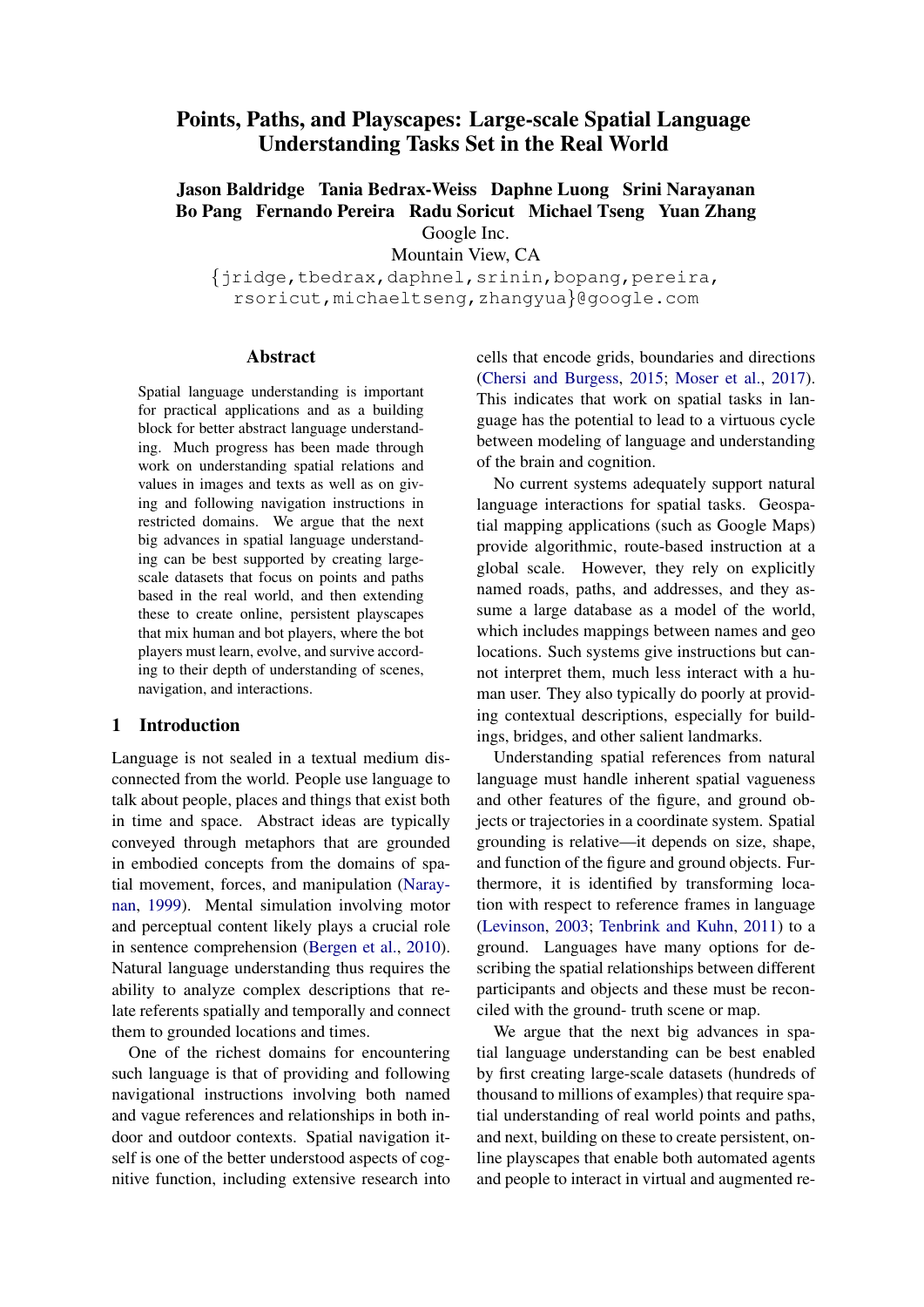ality environments.

Navigation involves traversal through a series of points, and each point can involve detailed scene understanding needs. Navigation is also an excellent link between the local (e.g., within a building) and the global (e.g., across a continent) variants of spatial tasks. Scene understanding—in both images and texts—is needed at both ends of this scale and in between. We expect that such a project provides challenges of high complexity, while also linking in to rich, already-available resources that connect both text and images to each other and to key metadata, including coordinates in both space and time.

## 2 Pillars and Principles

Here are some considerations as we begin a multiyear effort to create these resources.

### 2.1 Data and annotation

Our goal is to create large-scale resources that encompass natural spatially oriented tasks that ordinary people accomplish every day.

Scale To be able to work with diverse locations (e.g., cities, theme parks, natural settings) across the world, we need large datasets associating language with spatially relevant points and paths—on the scale of *at least hundreds of thousands*.

Multilinguality For both theoretical and practical reasons, we cannot focus on just one language. Different languages have different spatial relations, often involving the three different frames of reference—relative, intrinsic, and absolute [\(Levinson,](#page-6-2) [2003\)](#page-6-2)—in different ways. Navigational systems supporting vague reference off the grid are needed even more in locations where English and other majority languages are not spoken.

One way we already target multilinguality is via community-driven crowd-sourcing [\(Funk et al.,](#page-5-2) [2018\)](#page-5-2). In our approach, we intentionally cycle our iterations throughout the world and we involve developers from each locale because they have insights into how the local context affects how language is used and how the task is performed.

User-driven annotation We seek to complement previous efforts that have focused on finegrained linguistic annotation, such as Iso-Space [\(Pustejovsky,](#page-6-4) [2017\)](#page-6-4). We will obtain scale through both crowd-sourcing and gaming environments that is, annotations that can be derived from competent language speakers [\(Chang et al.,](#page-5-3) [2016\)](#page-5-3). This places an emphasis on task evaluations with implicit feedback rather than prediction and evaluation of labels on text and images. Spatial tasks are natural fits for this strategy, since both evaluation metrics and reward functions (in reinforcement learning) can use spatial proximity to an end location [\(MacMahon et al.,](#page-6-5) [2006;](#page-6-5) [Chen and Mooney,](#page-5-4) [2011;](#page-5-4) [Vogel and Jurafsky,](#page-6-6) [2010;](#page-6-6) [Artzi and Zettle](#page-5-5)[moyer,](#page-5-5) [2013\)](#page-5-5) or spatial configuration [\(Bisk et al.,](#page-5-6) [2018;](#page-5-6) [Misra et al.,](#page-6-7) [2017;](#page-6-7) [Tan and Bansal,](#page-6-8) [2018\)](#page-6-8).

There are trade-offs between *model-driven* and *user-driven* corpus building. The former defines inventories of spatial relations and generating assignments that will cover them. This may omit phenomena or distinctions not covered in the model and requires considerable expertise and tooling—both of which increase cost and limit scale. User-driven annotation is more exploratory and may be limited by the preferences and tendencies of contributors. We will mitigate such effects by composing diverse crowds from various locales [\(Funk et al.,](#page-5-2) [2018\)](#page-5-2). Ultimately, we seek to create resources that contain language grounded in spatial relations that, by construction, include extralinguistic factors like vantage point, shared context, and other location-dependent world knowledge. We also expect this setting to support complementary non-linguistic spatial understanding approaches, such as Simultaneous Localization and Mapping [\(Cadena et al.,](#page-5-7) [2016\)](#page-5-7).

Sharing and privacy To facilitate accessibility and reproducibility, the source material used for building resources should be, wherever possible, unencumbered by copyright and be acquired with full permission from content creators. Location information brings with it significant privacy and ethical considerations. We will thus focus on locations in shared public spaces that avoid close connections to any person who helps create the data. We will develop our datasets using open resources such as Wikipedia and Open Street Maps combined with materials produced by (both paid and volunteer) crowd contributors who have granted permission in advance. Overall, our datasets and environments will be built—from start to finish to be compliant with the European Union's General Data Protection Regulation [\(Council of Euro](#page-5-8)[pean Union,](#page-5-8)  $2016$  $2016$  $2016$ ).<sup>1</sup>

<span id="page-1-0"></span><sup>1</sup><https://www.eugdpr.org/>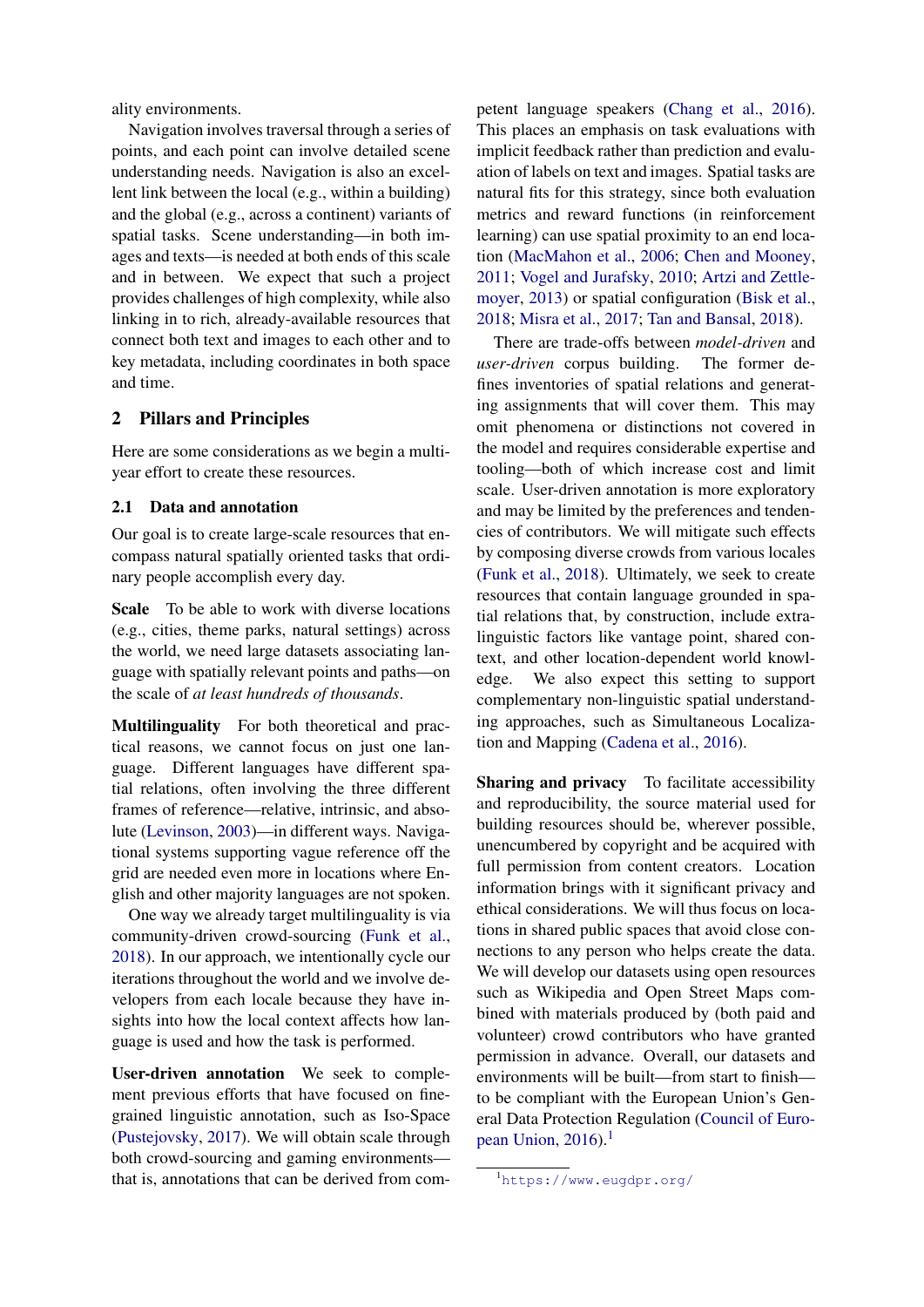#### 2.2 Task considerations

We emphasize the real world as the basis for spatial language understanding tasks, while allowing for a spectrum of resources from digitized real world artifacts to virtual environments to augmented real world interactions.

Real world emphasis. The natural starting point for building spatial language understanding capabilities is the real world itself. For example, spoken interfaces to mobile robots necessarily integrate vague reference and learning a local map through exploration [\(Thomason et al.,](#page-6-9) [2015;](#page-6-9) [Han](#page-5-9)[heide et al.,](#page-5-9) [2017;](#page-5-9) [Arkin et al.,](#page-5-10) [2017\)](#page-5-10). Unfortunately, working with physical robots brings additional challenges such as dealing with hardware calibration and failure. Thus, many researchers have opted instead to work with simulated environments that enable faster iteration on modeling and learning (Jänner et al., [2017;](#page-6-10) [Hermann et al.,](#page-5-11) [2017;](#page-5-11) [Bisk et al.,](#page-5-6) [2018\)](#page-5-6), and some support both movement and manipulation [\(Yan et al.,](#page-6-11) [2018\)](#page-6-11).

Simulated environments, however, do not represent full real world messiness. It is thus interesting to consider a middle ground: working with high-fidelity simulations of the real world. For example, [Anderson et al.](#page-5-12) [\(2017\)](#page-5-12) introduce a visually grounded navigation task set in 3D simulations of actual houses. This requires both rich scene understanding and difficult language interpretation. We intend to work in this same mode, gathering digitized artifacts relating to real world locations including databases, texts, images, and more—to support complex and compelling tasks that can impact real world applications. In particular, we expect to achieve considerable scale on navigational tasks for walking through a campus or park.

First-person perspective. For at least some of the tasks we envision, human and machine agents will not have access to a God's eye view, like that available to mapping applications (with access to full geographic features via databases). Instead, such tasks must be solvable by interpreting visual and textual stimuli relevant to the locations. This should put a greater emphasis on challenging spatial descriptions and relationships rather than known and named routes. Nonetheless, maps as visual artifacts (e.g., PDFs) may be incorporated in some cases, giving automated agents the ability to use them as a hiker might use a paper map without access to a GPS-based mapping application.

[Mirowski et al.](#page-6-12) [\(2018\)](#page-6-12) is a recent example that takes a first-person perspective in a real world simulation, though one that does not incorporate language. They learn a model for navigating the Google Street View graph via reinforcement learning, where the goal location is specified via its distance to several other landmark locations and no explicit maps are used. Two especially interesting aspects of their approach are their use of curriculum learning (start with nearby goals and then tackle more distant ones) and showing successful adaptation from one city to another. These ideas are complementary to those that use language as a component in learning to navigate, so it should be possible to effectively integrate linguistic inputs (e.g., directions and descriptions of the goal) into the approach.

Human–machine interaction [Thomason et al.](#page-6-9) [\(2015\)](#page-6-9) demonstrate a robot that interacts with people and incrementally expands its language understanding capabilities. In this vein, we seek to create simulated (real world) environments that support spatial language tasks in which bots and humans mix, collaborate, and compete. In such settings, there is no annotation: instead, players–both bot and human–gain points, status, and bounty (e.g., compute credits) by accomplishing goals.

This approach opens up opportunities to transition from static tasks such as following a particular set of navigational instructions to dynamic interactions such as following instructions made in the moment and in context by another player. If successful, this dynamism could create far greater scale for iterating on modeling ideas—with the evaluation measure (success in the game) as a built-in feature. This approach not only frees us from the need for costly, one-off annotation efforts, but also creates an ecologically compelling environment where progress is forced on and by the bots: they must perform well to get rewards to stay alive and maintain their status in the playscape (such as compute credits). As importantly, this survival criterion also entails the need to attend to representational and computational efficiency (FLOPS) on top of overall ability.

Building playscapes also plots a path from virtual real world to augmented reality applications and games that include linguistic interactions between human and bot players, and manipulation of virtual objects that have real world locations. Capturing Pokémon characters and interacting with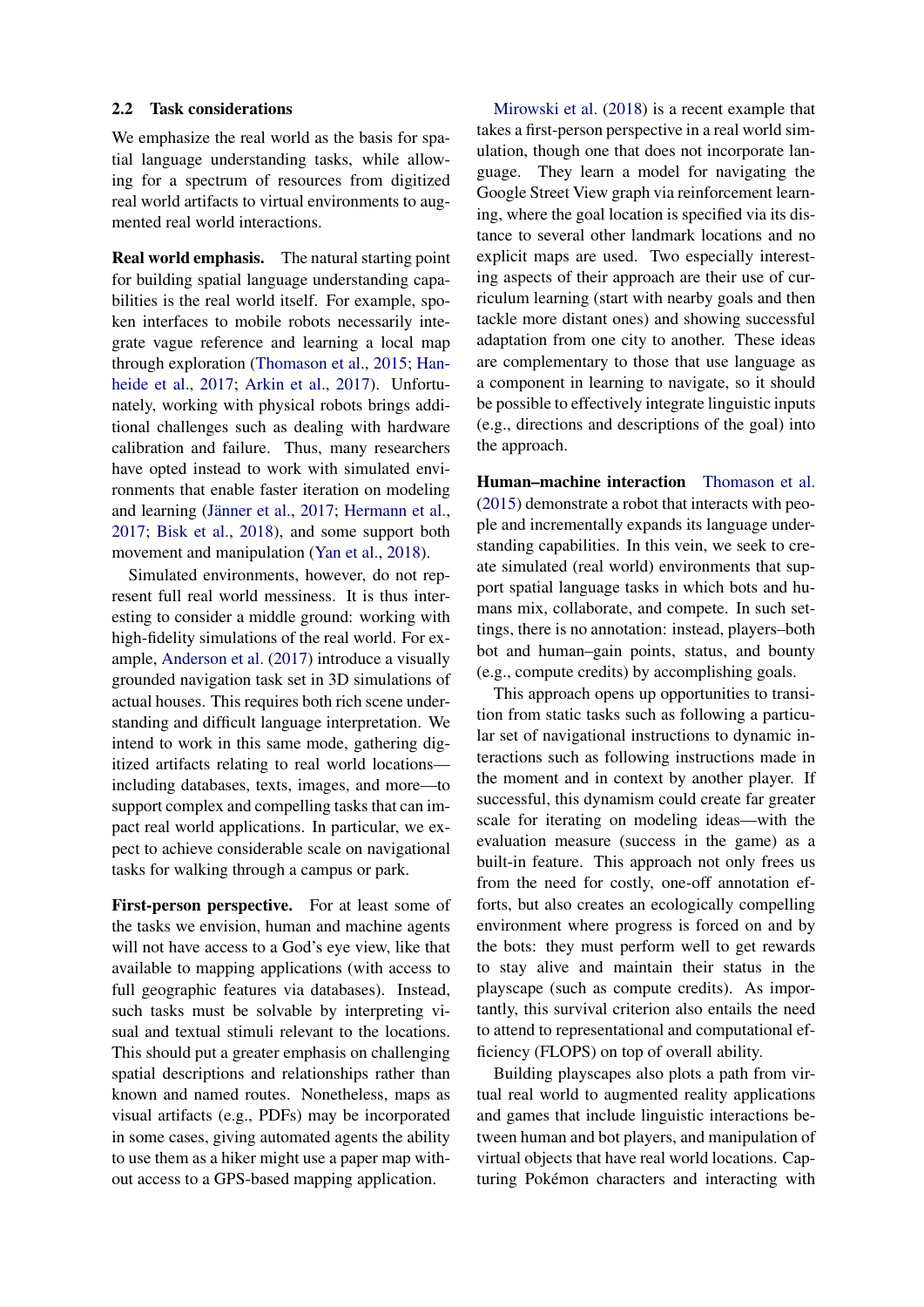gyms in Pokémon Go are examples of such manipulations.

# 3 Tasks

Our focus on real world spatial language artifacts provides a natural and mutually reinforcing progression from points to paths to playscapes.

Points Scene understanding—building a model for a point in space—is the bedrock of real world spatial language tasks. We must be able to observe and describe visible objects and the spatial relationships between them. Before addressing paths and navigation tasks, we can make considerable progress by improving our data and modeling for spatial relations in tasks like image segmentation and image captioning [\(Hall et al.,](#page-5-13) [2011;](#page-5-13) Hürlimann and Bos, [2016\)](#page-5-14), grounding referential expressions [\(Kazemzadeh et al.,](#page-6-13) [2014;](#page-6-13) [Mao et al.,](#page-6-14) [2016;](#page-6-14) [Hu et al.,](#page-5-15) [2017\)](#page-5-15), relative positioning of objects [\(Kitaev and Klein,](#page-6-15) [2017\)](#page-6-15) and image geolocation [\(Hays and Efros,](#page-5-16) [2008;](#page-5-16) [Zamir et al.,](#page-6-16) [2016\)](#page-6-16). We will create collaborative image identification and description tasks that emphasize spatial relations and geographically salient landmarks.

There has also been much work on annotating and calculating spatial relations in text [\(Puste](#page-6-17)[jovsky et al.,](#page-6-17) [2015;](#page-6-17) [Pustejovsky,](#page-6-4) [2017\)](#page-6-4), resolving toponyms [\(Leidner,](#page-6-18) [2007;](#page-6-18) [DeLozier et al.,](#page-5-17) [2015\)](#page-5-17), and text geolocation [\(Wing and Baldridge,](#page-6-19) [2014;](#page-6-19) [Rahimi et al.,](#page-6-20) [2017\)](#page-6-20). There are further opportunities for building or exploiting annotations on spatially focused texts—e.g., identifying vague regions [\(DeLozier et al.,](#page-5-18) [2016\)](#page-5-18) or writing a WikiVoyage page for a city given all available information in Wikipedia, akin to [Liu et al.](#page-6-21) [\(2018\)](#page-6-21).

Most importantly, the extensive mappings we have between texts and images and their corresponding locations motivate a focus on simulations of the real world. Learning spatial relations within massive amounts of images and texts can serve as a pretraining step to building components of models that solve real world navigation tasks.

Paths Understanding salient features and spatial relations in images and text naturally extends into navigation tasks that connect such points. To avoid biases, we will create navigation challenges through several different means, with an emphasis on domains that require a mix of named features, salient landmarks, and general features that necessitate relational, imprecise reference.

*Harvesting and extending:* There are numerous, extensive walking tours of public spaces. For example, universities typically provide self-guided campus tours that include text, images, and maps. Considerable work is required to standardize the specification and formatting of the tours, organize the associated artifacts (such as pictures), and convert the analog paths to digital ones (or create them) so that they could be used in experiments.

*Descriptions to paths:* In other cases, we have human descriptions of journeys in resources like WikiVoyage, such as from airports to city centers or how to get into Grand Canyon by car from different directions. We can have multiple people follow the directions in a resource like Google Street View to establish both ground truth and capture variation in human performance.

*Paths to descriptions:* Many volunteers on OpenStreetMaps produce GPS traces,<sup>[2](#page-3-0)</sup> and we can elicit navigational instructions covering them.

*Points to paths and descriptions:* Given points, we can generate random paths, elicit navigational instructions for them, and then have others generate paths following instructions. This setup does not depend on existing data and gives more control over variables such as the number of points, length of the descriptions, and more. It can also tie into existing point-based data, such as the Google Landmarks, $3$  so that point and path models that reinforce each other can be explored.

This is the strategy we are beginning with: focusing on collecting navigational instructions in city centers, resorts and college campuses for itineraries that include three to ten points of interest. Itineraries will be generated both by sampling paths connecting waypoints drawn from gazeeteers and Wikipedia and by generating travel itineraries from real world trips [\(Friggstad et al.,](#page-5-19) [2018\)](#page-5-19). We will collect instructions given both by people who are physically on the ground as well as others visiting the points virtually via Google Street View. We expect that this effort will go through several iterations as we discover the pain points and better understand which approaches work best.

Playscapes Collecting datasets with paths and corresponding navigation instructions can provide a valuable source for learning and evalu-

<span id="page-3-1"></span><span id="page-3-0"></span><sup>2</sup><https://www.openstreetmap.org/traces>

<sup>3</sup>[https://research.googleblog.com/2018/](https://research.googleblog.com/2018/03/google- landmarks-new-dataset-and.html)

[<sup>03/</sup>google-landmarks-new-dataset-and.html](https://research.googleblog.com/2018/03/google- landmarks-new-dataset-and.html)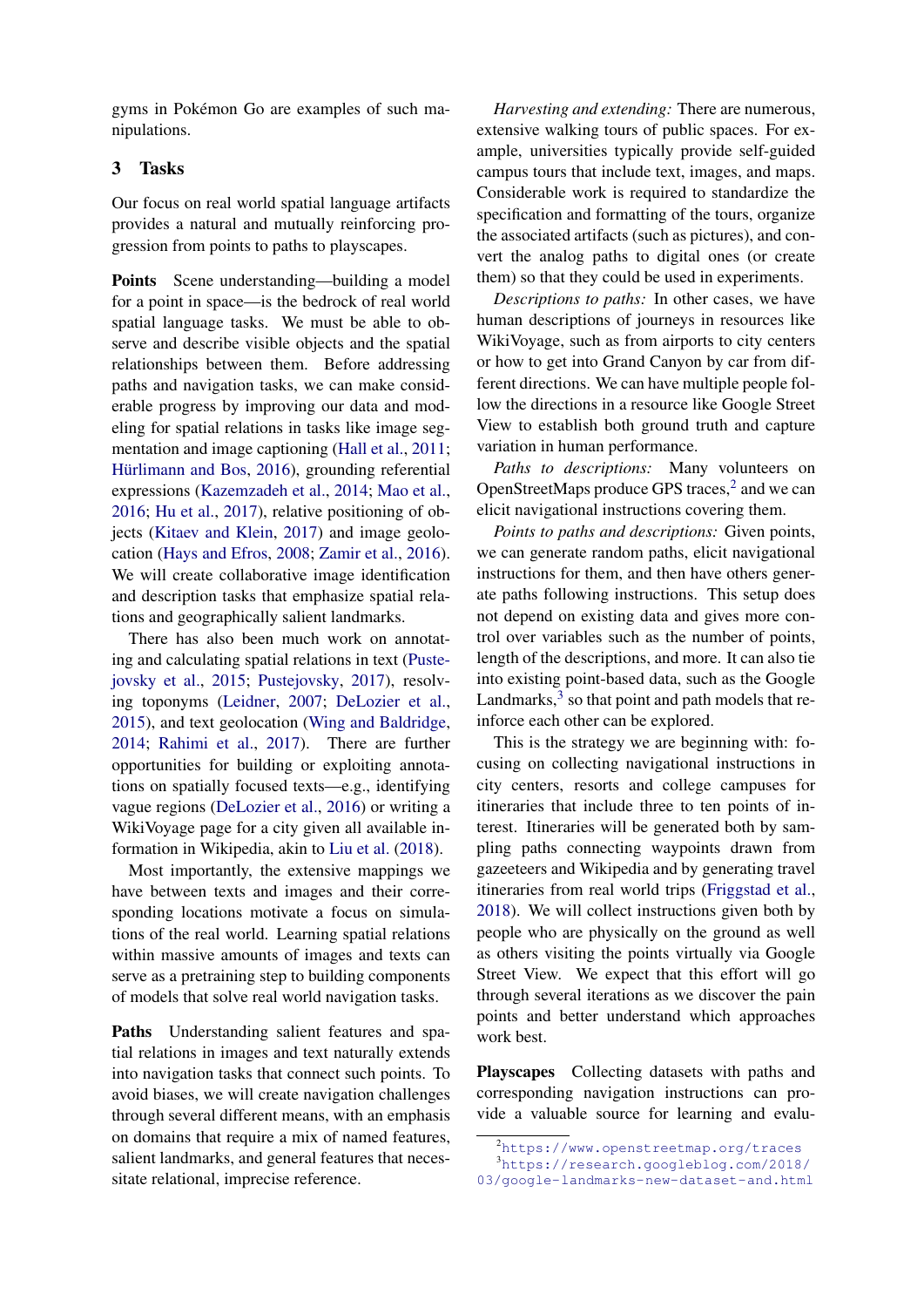ating models. The HCRC MapTask [\(Anderson](#page-4-0) [et al.,](#page-4-0) [1991\)](#page-4-0) is a launching-off point for creating collaborative games where participants help each other complete a virtual road rally. This naturally extends the path-oriented efforts discussed above, but mixes in collaboration and competition while providing motivation through in-game rewards (e.g., status, points, and compute credits). Such games could take a variety of forms: one possibility is to provide a series of waypoints drawn from a WikiVoyage page to one player who then uses the page and resources like Google Street View to write instructions. Another player (or players) must then follow the instructions and possibly solve additional puzzles or tasks along the way.

It would be even more powerful to create online, persistent games in which human and bot players need to understand multi-step natural language cues in order to find target locations and accomplish other in-game objectives. This moves us from creating datasets to establishing ecologically interesting playscapes, such as ones in which bots must solve navigation tasks in order to gain the rewards needed for their survival.

Here we focus on spatial motion and relations necessary for navigation and scene understanding. By embedding our tasks and playscapes in digitized versions of the real world, however, we provide a natural launching-off point for eventually adding manipulation via augmented reality applications. The recently released Google Maps gaming  $API<sup>4</sup>$  $API<sup>4</sup>$  $API<sup>4</sup>$  can be a significant enabling technology for creating such playscapes. A tantalizing prospect would be to create games akin to Ingress and Pokémon Go that furthermore involve language. The key would be to design them to be relevant, compelling and fun while ensuring privacy and safety.

Gamification also makes the playscape more compelling and fun for human participants. It gives a reason for participants to engage more with with other players and negotiate the spatial environment to achieve their in-game goals. We will likely assign asymmetric capabilities for both human and machine players. That is, players will take on different roles with different abilities e.g., some could be scouts who have a wider range of (augmented) perception, while others could be

manipulators who can acquire objects and solve puzzles requiring interaction with virtual objects at game-relevant real world locations. Machine agents could play many different roles, such as fast virtual scouts, helpful carriers of virtual objects, and translators who help interactions between human players who speak different languages. Such an environment should also provide a rich substrate for exploring approaches that incorporate pragmatic inference for giving and following instructions [\(Fried et al.,](#page-5-20) [2018\)](#page-5-20).

In designing such playscapes, we will avoid violent themes and combatitive gameplay. Instead, we seek to design them in the mold of colloborative board games like Forbidden Island. Players may still compete for overall higher individual rankings with respect to status and points, but we envision that they will do this by individually contributing to collaborative group efforts.

# 4 Conclusion

We seek to create large-scale datasets that thread together tasks that present challenges from points to paths and ultimately provide the basis upon which we create playscapes that incorporate real world data and interactions. The annotations for these will be in the form of language and behaviors rather than detailed formal linguistic representations. However, we believe it is likely that successful models will avail themselves of structured information around ideas like reference frames, structural biases in planning and navigation, and more. We also would welcome additional layers of analysis on the data we release.

In sum, we seek to produce richly associated data that ties text and images to locations at local, global, and scene-level resolutions. We hope to get feedback from the community and build collaborations as we begin this endeavor.

#### Acknowledgments

We thank Igor Karpov, Slav Petrov, Michael Ringgaard, Chris Waterson, David Weiss and the anonymous reviewers for their valuable feedback.

#### References

<span id="page-4-1"></span><sup>4</sup>[https://developers.google.com/maps/](https://developers.google.com/maps/gaming/) [gaming/](https://developers.google.com/maps/gaming/)

<span id="page-4-0"></span>A Anderson, M Bader, E Bard, E Boyle, G. M Doherty, S Garrod, S Isard, J Kowtko, J McAllister, J Miller, C Sotillo, H. S. Thompson, and R. Weinert. 1991. The HCRC Map Task Corpus. *Language and Speech*, 34:351–366.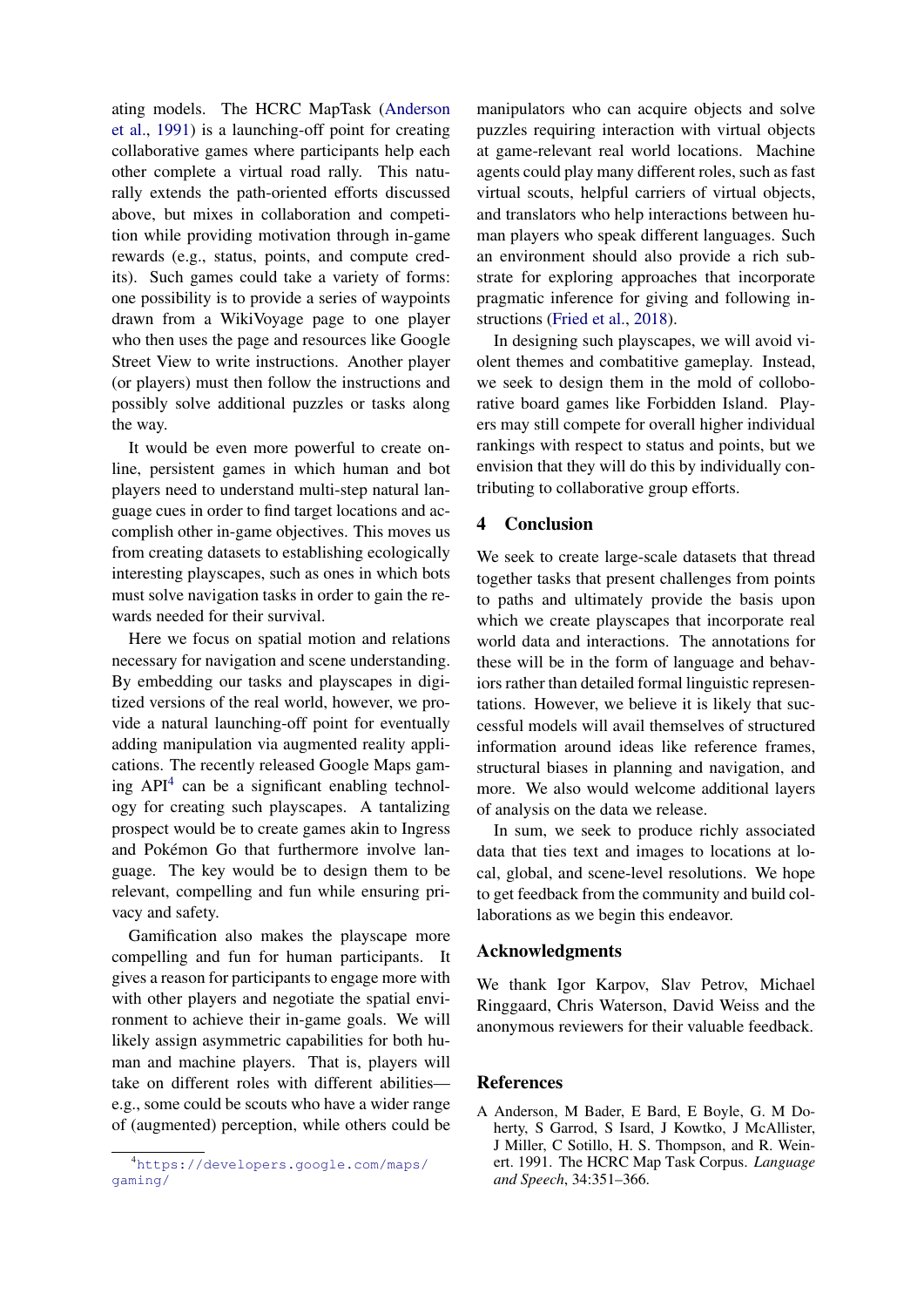- <span id="page-5-12"></span>Peter Anderson, Qi Wu, Damien Teney, Jake Bruce, Mark Johnson, Niko Sünderhauf, Ian D. Reid, Stephen Gould, and Anton van den Hengel. 2017. [Vision-and-language navigation: Interpreting](http://arxiv.org/abs/1711.07280) [visually-grounded navigation instructions in real en](http://arxiv.org/abs/1711.07280)[vironments.](http://arxiv.org/abs/1711.07280) *CoRR*, abs/1711.07280.
- <span id="page-5-10"></span>Jacob Arkin, Matthew R. Walter, Adrian Boteanu, Michael E. Napoli, Harel Biggie, Hadas Kress-Gazit, and Thomas M. Howard. 2017. Contextual awareness: Understanding monologic natural language instructions for autonomous robots. In *Proceedings of the IEEE International Symposium on Robot and Human Interactive Communication (RO-MAN)*.
- <span id="page-5-5"></span>Yoav Artzi and Luke Zettlemoyer. 2013. Weakly supervised learning of semantic parsers for mapping instructions to actions. *Transactions of the Association for Computational Linguistics*, 1(1):49–62.
- <span id="page-5-0"></span>Benjamin K. Bergen, Shane Lindsay, Teenie Matlock, and Srini Narayanan. 2010. [Spatial and linguistic](https://doi.org/10.1080/03640210701530748) [aspects of visual imagery in sentence comprehen](https://doi.org/10.1080/03640210701530748)[sion.](https://doi.org/10.1080/03640210701530748) *Cognitive Science*, 31(5):733–764.
- <span id="page-5-6"></span>Yonatan Bisk, Kevin Shih, Yejin Choi, and Daniel Marcu. 2018. Learning interpretable spatial operations in a rich 3d blocks world. In *Proceedings of the Thirty-Second Conference on Artificial Intelligence (AAAI-18)*, New Orleans, USA.
- <span id="page-5-7"></span>C. Cadena, L. Carlone, H. Carrillo, Y. Latif, D. Scaramuzza, J. Neira, I. Reid, and J. J. Leonard. 2016. [Past, present, and future of simultaneous localization](https://doi.org/10.1109/TRO.2016.2624754) [and mapping: Toward the robust-perception age.](https://doi.org/10.1109/TRO.2016.2624754) *IEEE Transactions on Robotics*, 32(6):1309–1332.
- <span id="page-5-3"></span>Nancy Chang, Russell Lee-Goldman, and Michael Tseng. 2016. [Linguistic wisdom from the crowd.](http://www.aaai.org/ocs/index.php/HCOMP/HCOMP15/paper/viewFile/11737/12331) In *Crowdsourcing Breakthroughs for Language Technology Applications*.
- <span id="page-5-4"></span>David L. Chen and Raymond J. Mooney. 2011. Learning to interpret natural language navigation instructions from observations. In *Proceedings of the 25th AAAI Conference on Artificial Intelligence (AAAI-2011)*, San Francisco, CA, USA.
- <span id="page-5-1"></span>Fabian Chersi and Neil Burgess. 2015. [The cognitive](https://doi.org/https://doi.org/10.1016/j.neuron.2015.09.021) [architecture of spatial navigation: Hippocampal and](https://doi.org/https://doi.org/10.1016/j.neuron.2015.09.021) [striatal contributions.](https://doi.org/https://doi.org/10.1016/j.neuron.2015.09.021) *Neuron*, 88(1):64 – 77.
- <span id="page-5-8"></span>Council of European Union. 2016. [Regulation \(EU\)](http://eur-lex.europa.eu/legal-content/EN/TXT/?uri=OJ:L:2016:119:TOC) [2016/679 of the European Parliament and of the](http://eur-lex.europa.eu/legal-content/EN/TXT/?uri=OJ:L:2016:119:TOC) [Council of 27 April 2016 on the protection of natu](http://eur-lex.europa.eu/legal-content/EN/TXT/?uri=OJ:L:2016:119:TOC)[ral persons with regard to the processing of personal](http://eur-lex.europa.eu/legal-content/EN/TXT/?uri=OJ:L:2016:119:TOC) [data and on the free movement of such data, and](http://eur-lex.europa.eu/legal-content/EN/TXT/?uri=OJ:L:2016:119:TOC) [repealing Directive 95/46/EC \(General Data Protec](http://eur-lex.europa.eu/legal-content/EN/TXT/?uri=OJ:L:2016:119:TOC)[tion Regulation\).](http://eur-lex.europa.eu/legal-content/EN/TXT/?uri=OJ:L:2016:119:TOC) *Official Journal of the European Union*, L119:1–88.
- <span id="page-5-17"></span>Grant DeLozier, Jason Baldridge, and Loretta London. 2015. [Gazetteer-independent toponym resolution](https://www.aaai.org/ocs/index.php/AAAI/AAAI15/paper/view/9823) [using geographic word profiles.](https://www.aaai.org/ocs/index.php/AAAI/AAAI15/paper/view/9823)
- <span id="page-5-18"></span>Grant DeLozier, Ben Wing, Jason Baldridge, and Scott Nesbit. 2016. [Creating a novel geolocation cor](http://anthology.aclweb.org/W16-1721)[pus from historical texts.](http://anthology.aclweb.org/W16-1721) In *Proceedings of the 10th Linguistic Annotation Workshop held in conjunction with ACL 2016 (LAW-X 2016)*, pages 188– 198, Berlin, Germany. Association for Computational Linguistics.
- <span id="page-5-20"></span>Daniel Fried, Jacob Andreas, and Dan Klein. 2018. Unified pragmatic models for generating and following instructions. In *Proceedings of NAACL-HLT 2018*.
- <span id="page-5-19"></span>Zachary Friggstad, Sreenivas Gollapudi, Kostas Kollias, Tamas Sarlos, Chaitanya Swamy, and Andrew Tomkins. 2018. Orienteering algorithms for generating travel itineraries. In *International Conference on Web Search and Data Mining (WSDM)*.
- <span id="page-5-2"></span>Christina Funk, Michael Tseng, Ravindran Rajakumar, and Linne Ha. 2018. Community-driven crowdsourcing: Data collection with local developers. In *Proceedings of the 11th Language Resources and Evaluation Conference (LREC)*, Miyazaki, Japan.
- <span id="page-5-13"></span>Mark Hall, Philip D Smart, and Christopher Jones. 2011. Interpreting spatial language in image captions. *Cognitive processing*, 12:67–94.
- <span id="page-5-9"></span>Marc Hanheide, Moritz Gbelbecker, Graham S. Horn, Andrzej Pronobis, Kristoffer Sj, Alper Aydemir, Patric Jensfelt, Charles Gretton, Richard Dearden, Miroslav Janicek, Hendrik Zender, Geert-Jan Kruijff, Nick Hawes, and Jeremy L. Wyatt. 2017. [Robot](https://doi.org/https://doi.org/10.1016/j.artint.2015.08.008) [task planning and explanation in open and uncertain](https://doi.org/https://doi.org/10.1016/j.artint.2015.08.008) [worlds.](https://doi.org/https://doi.org/10.1016/j.artint.2015.08.008) *Artificial Intelligence*, 247:119 – 150. Special Issue on AI and Robotics.
- <span id="page-5-16"></span>James Hays and Alexei A. Efros. 2008. [IM2GPS: es](https://doi.org/10.1109/CVPR.2008.4587784)[timating geographic information from a single im](https://doi.org/10.1109/CVPR.2008.4587784)[age.](https://doi.org/10.1109/CVPR.2008.4587784) In *2008 IEEE Computer Society Conference on Computer Vision and Pattern Recognition (CVPR 2008), 24-26 June 2008, Anchorage, Alaska, USA*.
- <span id="page-5-11"></span>Karl Moritz Hermann, Felix Hill, Simon Green, Fumin Wang, Ryan Faulkner, Hubert Soyer, David Szepesvari, Wojciech Marian Czarnecki, Max Jaderberg, Denis Teplyashin, Marcus Wainwright, Chris Apps, Demis Hassabis, and Phil Blunsom. 2017. [Grounded language learning in a simulated 3d](http://arxiv.org/abs/1706.06551) [world.](http://arxiv.org/abs/1706.06551) *CoRR*, abs/1706.06551.
- <span id="page-5-15"></span>Ronghang Hu, Marcus Rohrbach, Jacob Andreas, Trevor Darrell, and Kate Saenko. 2017. Modeling relationships in referential expressions with compositional modular networks. In *2017 IEEE Conference on Computer Vision and Pattern Recognition (CVPR)*, pages 4418–4427. IEEE.
- <span id="page-5-14"></span>Manuela Hürlimann and Johan Bos. 2016. [Combining](http://anthology.aclweb.org/W16-3202) [lexical and spatial knowledge to predict spatial re](http://anthology.aclweb.org/W16-3202)[lations between objects in images.](http://anthology.aclweb.org/W16-3202) In *Proceedings of the 5th Workshop on Vision and Language*, pages 10–18, Berlin, Germany. Association for Computational Linguistics.